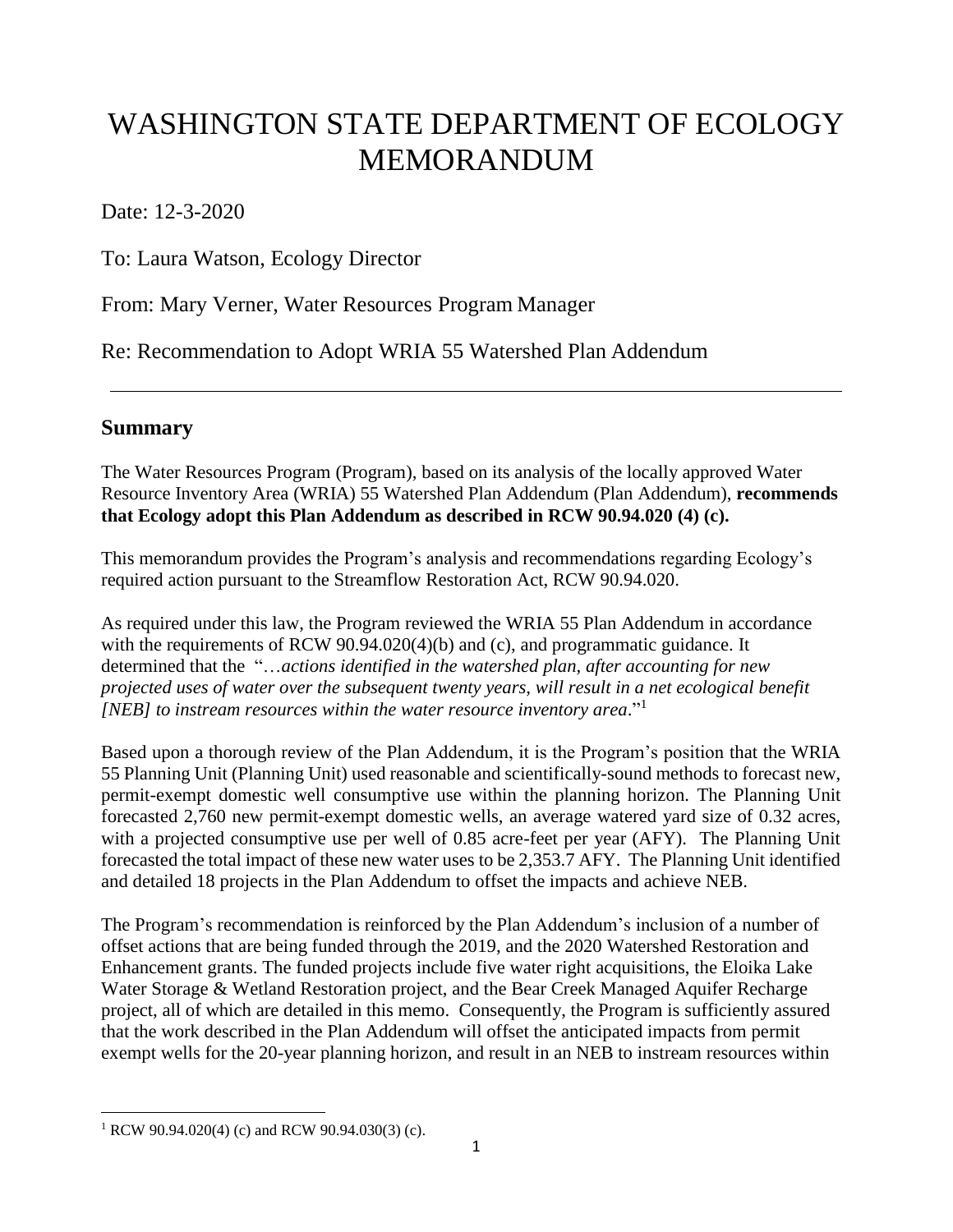#### WRIA 55.

### **Authorities**

RCW 90.94.020 requires the WRIA 55 Planning Unit (as well as several other planning groups around the state) to prepare an addendum to their existing Watershed Plan. This law requires each of these Planning Units to forecast the impacts of permit exempt wells from 2018 to 2038, and to identify projects and actions to offset those impacts. Planning Units must then submit a locally approved Plan Addendum to Ecology. Ecology's statutory deadline for action for the WRIA 55 Plan Addendum is February 1, 2021. Prior to adopting any such Plan Addendum, Ecology is required by RCW 90.94.020(4) (c) to "…*determine that actions identified in the watershed plan, after accounting for new projected uses of water over the subsequent twenty years, will result in a net ecological benefit to instream resources within the water resource inventory area*."

To support the work of the Planning Units, Ecology issued the Final Guidance for Determining Net Ecological Benefit (NEB Guidance) in July 2019. Ecology's NEB Guidance provides that Ecology makes an NEB determination if the "*anticipated [benefits] to occur through implementation of projects and actions in a plan to yield offsets that exceed impacts within: a) the planning horizon; and, b) the relevant WRIA boundary.*"<sup>2</sup> Ecology staff, led by Brandy Reynecke, provided support throughout the process. This supplemented the financial assistance Ecology provided to support the Planning Unit's work.

## **WRIA 55 Background**

l

The Little Spokane River (LSR) Watershed covers north-central Spokane County, southern Pend Oreille County, and southeastern Stevens County in northeast Washington, as well as small portion of Bonner County in the state of Idaho. The watershed encompasses an area of about 700 square miles, 679 of which are in Washington. WRIA 55 encompasses the Washington portion of the LSR watershed. The LSR main stem begins just south of the Town of Newport and runs south for approximately 49 miles, collecting water from nine subbasins, and enters the Spokane River at Riverside State Park. Elevations in the watershed range from more than 5,300 feet above mean sea level (amsl) in the north and east sides of the basin to approximately 1,540 feet amsl at the junction of the LSR and Spokane River.

The watershed generally consists of two regions; the Columbia Plateau region in the southern portion of the basin, and the Northern Rocky Mountains region in the north. The Columbia Plateau region is broad and relatively flat with deeply incised river drainages, and the Rocky Mountains region steep-sided canyons and relatively straight river courses. Evergreen forests are the primary land cover in the mountainous areas to the north and east. Agricultural lands are interspersed throughout the watershed, but the majority are found on the south and west sides of the watershed. The remaining portions of the watershed include urban, suburban, and low density residential development, along with rangeland and wetlands.

Hydrogeology within WRIA 55 is often divided into two important components: the Spokane Valley-Rathdrum Prairie (SVRP) aquifer and Little Spokane River aquifers. The SVRP aquifer is a

<sup>&</sup>lt;sup>2</sup> Final Guidance for Determining Net Ecological Benefit - GUID-2094 Water Resources Program Guidance - July 31, 2019 - Publication 19-11-079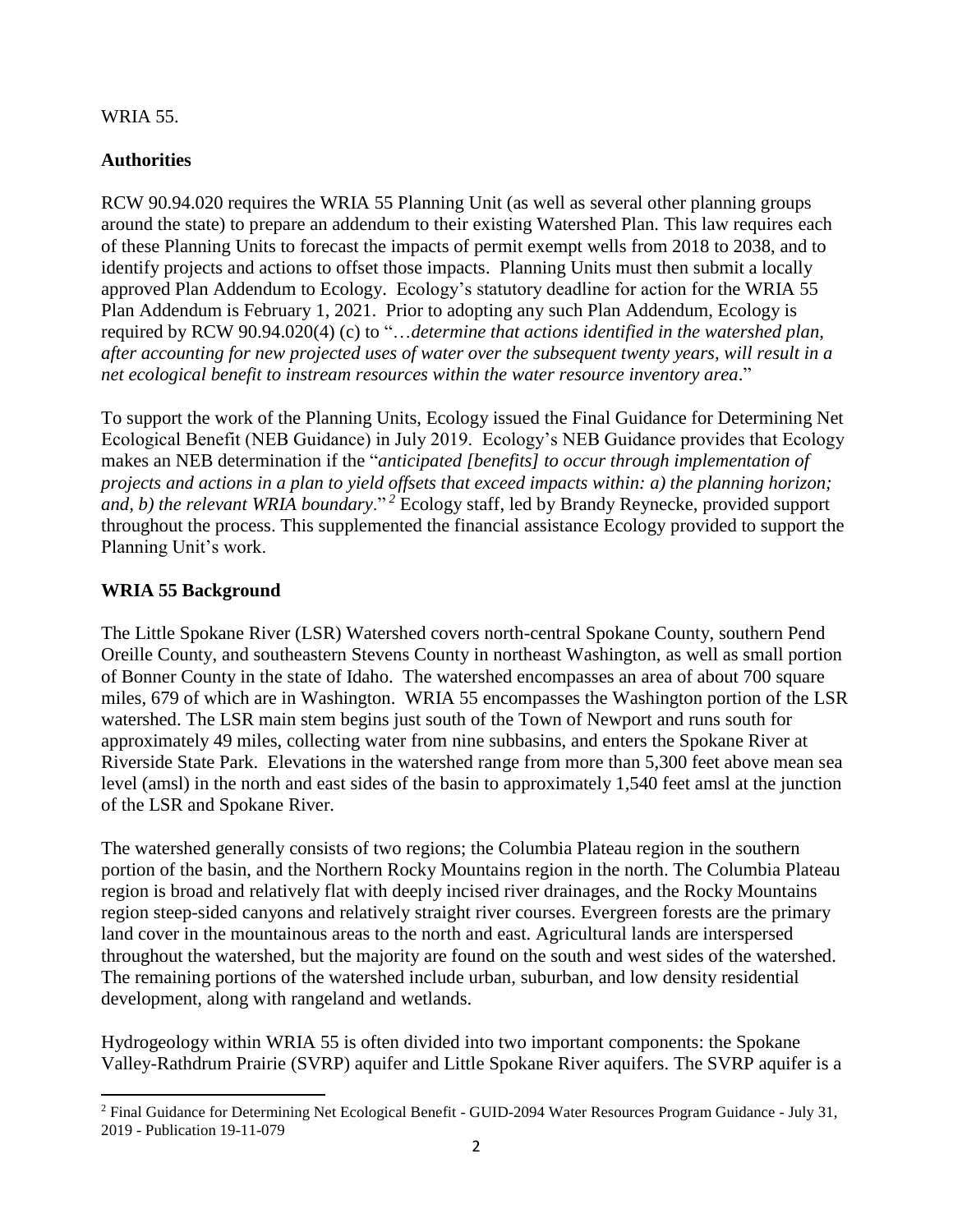prolific aquifer that is interconnected with the Spokane River and the lower portion of the LSR, below the Dartford gage. It is governed under WAC 173-557, and is not associated with the planning requirement for WRIA 55 in RCW 90.94. Spokane County previously received a grant from the Bureau of Reclamation's Drought resiliency grant program to develop modeling tools to identify and quantify projects aimed at enhancing streamflows. Through that project, a transient integrated surface and groundwater model was developed for WRIA 55 by EarthFX, a consulting group specializing in groundwater modeling, using the United State Geological Survey's modeling package GSFLOW (WEST, EarthFX, 2018). The Planning Unit used this model in preparing the Plan Addendum.

#### **Summary of the Planning Unit's Approval Process**

The WRIA 55 Initiating Governments for the watershed planning process are Spokane County, Stevens County, Pend Oreille County, the City of Spokane, and Whitworth Water District. The Planning Unit is comprised of the initiating governments and other governmental and nongovernmental entities.<sup>3</sup> The local Plan Addendum approval process, as described in a Memorandum of Agreement (MOA) between the initiating governments, was shared and discussed with the WRIA 55 Planning Unit at their first and second meetings. There were no formal objections to the MOA or approval process.<sup>4</sup>

In accordance with the MOA, the Planning Unit reviewed technical tasks and memorandums, policy decisions, and the Plan Addendum. Spokane County Environmental Services (Spokane County) served as the lead agency.

Spokane County hired Aspect Consulting, LLC (Aspect) to facilitate planning unit meetings, conduct supporting technical tasks, and prepare the Plan Addendum. In November 2018, the first meeting of the WRIA 55 Planning Unit was convened to begin the process of updating the WRIA 55 portion of the WRIA 55/57 Watershed Plan through this Plan Addendum. Since that time, seven total Planning Unit meetings were held, along with two technical workshops, in support of the collaborative process involved in preparing the Plan Addendum. Planning Unit Meeting agendas and meeting minutes are available on the WRIA 55 Watershed Plan Update page on Spokane County's website.

Throughout the entire planning process Spokane County made a consistent effort to ensure that all relevant analysis and project information was provided to the Planning Unit in a timely manner, with clearly identified opportunities provided for discussion on topics of interest or disagreement. All members demonstrated a concerted effort to reach consensus on substantive issues.<sup>5</sup>

Spokane County distributed the draft Plan Addendum to the Planning Unit on July 2, 2020, followed by a four-week comment period. The Planning Unit met on July 16<sup>th</sup>, in the middle of the comment period, to review the Plan Addendum with focus on the NEB analysis. At the meeting, no Planning Unit member expressed objections to the plan or the conclusion that the plan will result in

 $\overline{\phantom{a}}$ 

<sup>&</sup>lt;sup>3</sup> See WRIA 55 Plan Addendum, Appendix A for membership details.

<sup>&</sup>lt;sup>4</sup> As a technical and policy advisor to the Planning Unit, Ecology abstained from all votes related to approval of the Addendum.

 $5$  E.g. Throughout the process, multiple revisions were made to the future permit-exempt domestic well demand estimate in order to address comments and concerns from multiple Planning Unit members.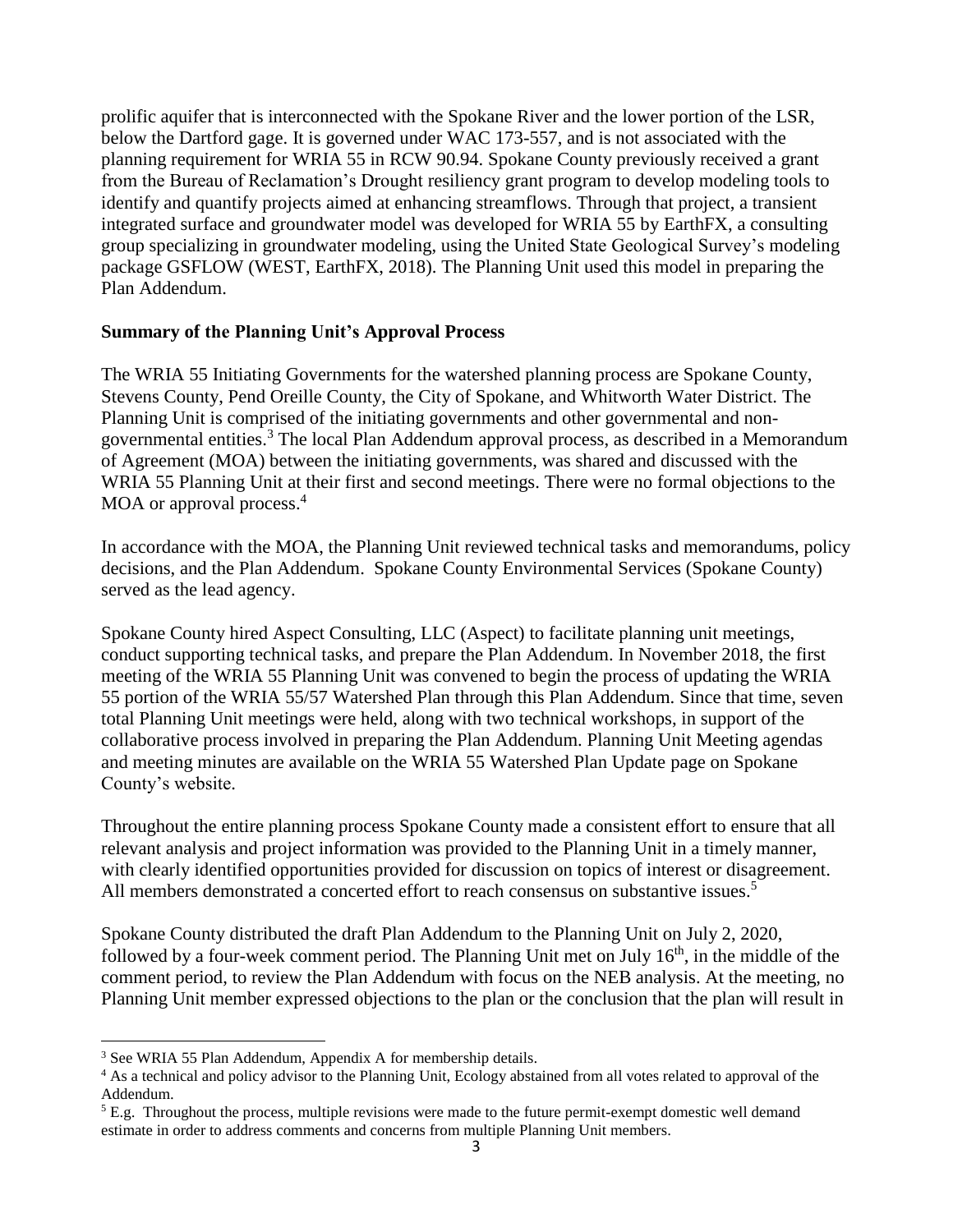an NEB. Spokane County also shared with the Planning Unit at the July 16 meeting the process by which they would indicate whether they support locally approving the Plan Addendum.

Planning Unit members were asked to submit comments July 30th and indicate if they endorsed approving the draft Plan Addendum through email and comments. If no comments were received from a Planning Unit member, Spokane County assumed endorsement. Spokane County also sent follow up emails to all Planning Unit members to remind them of the endorsement process and to solicit comments. If a Planning Unit member submitted comments, they were asked to indicate if they endorsed approving the draft Plan Addendum, endorsed with reservations (they can "live with it")<sup>6</sup>, or did not endorse the Plan Addendum.

Spokane County provided the Planning Unit members all of the comments received. These comments were submitted by the City of Spokane, the Kalispel, Spokane, and Colville Tribes, the Center for Environmental Law and Policy (CELP), and the Eloika Lake Association. Department of Ecology staff also submitted comments consistent with its advisory role.

During this stage of review, both CELP and the Eloika Lake Association indicated in their comments that they did not endorse that draft version of the Plan Addendum as written. The Spokane Tribe indicated that they endorsed the plan with reservations. The Initiating Governments met to discuss the comments and ensure that "all participant interests and concerns are considered" as described in the MOA.

Based on that discussion, Spokane County revised the Plan Addendum to address the comments. They then contacted the Spokane Tribe, CELP, and the Eloika Lake Association to discuss the revisions and to determine if these entities would consider modifying their position. After discussions, both the Eloika Lake Association and CELP endorsed the plan, though CELP did so "with reservations."

The Spokane Tribe acknowledged the revisions improved the Addendum, but continued to endorse the Plan Addendum with reservations. The Tribe's reservations are as follows:

- The LSR frequently falls below the minimum instream flow. The Tribe is concerned that the Plan Addendum implies there will be a surplus of water in the watershed, when actually the WRIA will continue to operate at a deficit.
- They are concerned that there is a projected deficit described in two subbasins the Tribe identifies as ecologically important.
- They point out that previous planning efforts in this basin have identified projects that have not been implemented and are concerned that the same will be true for this Plan Addendum.
- They express concerns that the water coming out of the Eloika Lake storage project may not be of high enough quality to support healthy fish populations.
- The Tribe has also acknowledged that while the scope of this planning effort is too narrow to comprehensively address the water availability issues in WRIA 55, as long as the projects in this Addendum are implemented (and implemented well), the Addendum has the

l

<sup>6</sup> Based on conversations between Spokane County and the entities with reservations, it appears unlikely they will appeal an adoption order because their reservations are related to issues in the watershed that are beyond the scope of this planning effort. See section 1.3 in the Plan Addendum for more information about the approval process.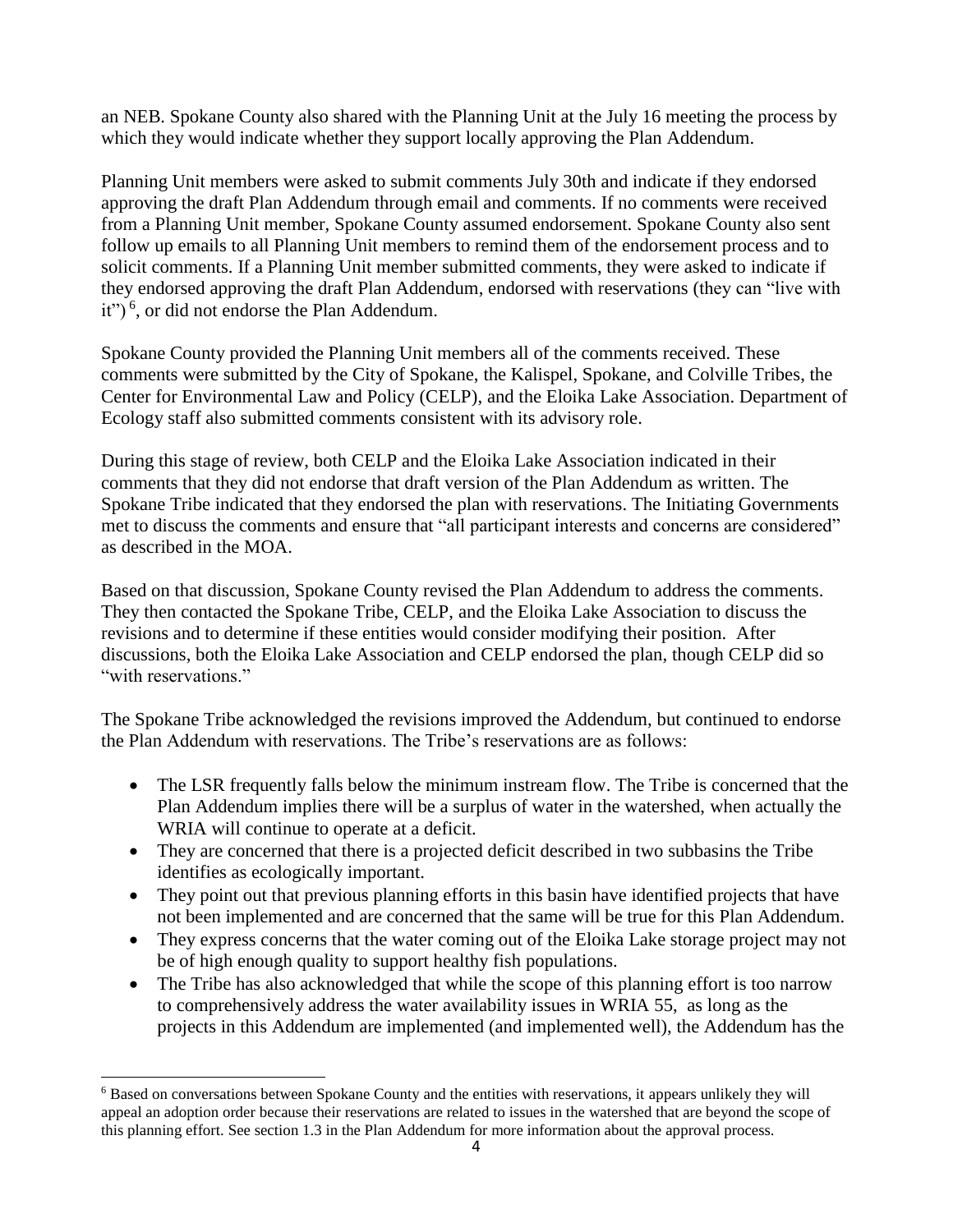potential to achieve NEB.

l

After the revisions and outreach discussed above, the Initiating Governments determined that "all participant interests and concerns were considered" and moved to the approval process as provided in the MOA. The MOA required four out of five of the initiating governments to move for local approval of the Plan Addendum, and all five agreed to approve. Each of the Initiating Governments, with the exception of Stevens County, approved the Plan Addendum through their respective established legislative processes, satisfying the MOA.

Stevens County has yet to formally approve the Plan Addendum through their local legislative process. Nevertheless, the County has stated that they support locally approving the Plan Addendum and intend to implement their local approval process after their County Commissioners are all elected, or appointed, and have taken office<sup>7</sup>. They anticipate signing the Addendum in late November. Their signature page will be added to the Plan Addendum as soon as practicable.

## **Technical Review of WRIA 55 Plan Addendum**

Program staff determine that the WRIA 55 Plan Addendum submitted by the Planning Unit meets the requirement of chapter 90.94 RCW to identify projects and actions necessary to offset the potential consumptive use associated with new permit-exempt domestic well withdrawals anticipated through 2038.

Section 3 in the Plan Addendum laid out the methodology used by the Planning Unit to quantify the anticipated new consumptive uses over the twenty-year timeline. The Plan Addendum predicts that 2,760 new houses will rely on permit-exempt domestic wells which will result in new consumptive uses totaling 2,354 AFY. This includes conservative estimates for growth projections and outside lawn and garden watering rates that over-estimate the consumptive volumes. Beyond this, the Planning Unit added a 10% safety factor to account for climate change impacts in the watershed.

Section 4 of the Plan Addendum identifies seven water right acquisition projects, nine MAR projects, one surface water storage and release project and one source exchange project that collectively will provide water offset benefits within the WRIA of 4,082 AFY. That benefit will, when implemented, exceed the offset volume required under RCW 90.94 planning by 1,728 AFY. This excess water and the instream benefits it provides helps to offset (at the WRIA scale) the water deficit in Dartford and Deadman Creeks. Spokane County already acquired two of the water rights and are actively pursuing additional water rights from interested sellers.

The Plan Addendum also identifies ten non-water offset habitat enhancement projects that will improve instream conditions within their respective subbasins and downstream. The plan describes the range of anticipated benefits associated with these projects. Many of these projects are designed to provide long term benefits by removing barriers to quality spawning and rearing areas as well as addressing the restoration needs in identified priority areas.

All offset projects identified by the Planning Unit have advocates/project proponents who will

<sup>7</sup> Phone conversation between Brandy Reynecke (ECY) and Erik Johansen, Stevens County Land Services Director and representative for Stevens County.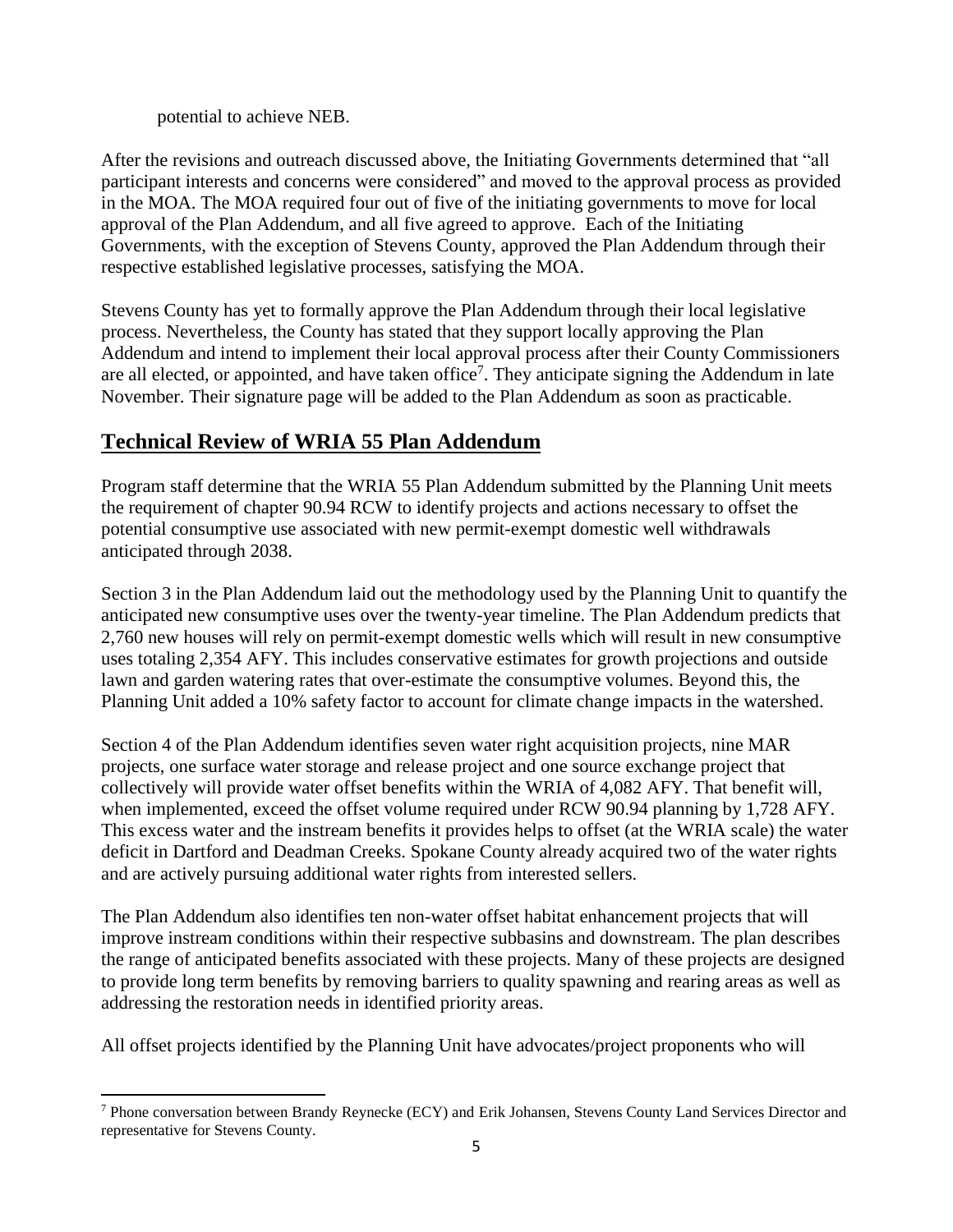likely pursue funding to implement their respective projects.

The portfolio of projects will offset projected impacts from permit-exempt domestic wells in multiple subbasins and at the WRIA scale. They will enhance streamflow in subbasins that have a surplus of offset water. They will improve biological function in all of the subbasins that implement habitat projects. Collectively, they will result in NEB in WRIA 55.

The Plan Addendum makes clear statements that the Planning Unit believes NEB will be achieved.

Taken as a whole, the analyses in the Plan Addendum indicate that relative to the detriments created by future permit-exempt domestic wells anticipated in WRIA 55 over the 20-year timeline, the offset strategies proposed will result in NEB for the watershed.

**Therefore Ecology technical staff conclude that the plan developed in the Plan Addendum meets the intent of the Legislature and requirements of RCW 90.94, and, when implemented, will result in a net ecological benefit to instream resources within WRIA 55 in the context of chapter 90.94 RCW.**

#### **Project Cost Estimates and Funding**

For planning purposes, the cost estimates included in the Plan Addendum meet the intent to provide reasonable assurances for the projects. Project cost estimates are becoming more refined as Planning Unit Members apply for, and are awarded, funding.

Both Stevens and Spokane Counties have applied for several streamflow restoration grants for MAR projects. One of the Spokane County MAR projects, Bear Creek MAR, was recently awarded funding through the 2020 SFR Competitive Grants program.

Some preliminary work has been done on the Eloika Lake water storage project. This project was also awarded funding through the 2020 SFR competitive grant program for feasibility study work.

The Planning Unit did not include cost estimates for water acquisition projects listed in the Plan Addendum because prices are always contingent upon reaching an agreement between the buyer and the seller and can vary. However, Spokane County successfully purchased two of the water rights described in the Plan Addendum and has recently negotiated three Purchase and Sale Agreements to acquire four more water rights described in the Plan Addendum. As such, they have a good handle on what it costs to purchase water rights.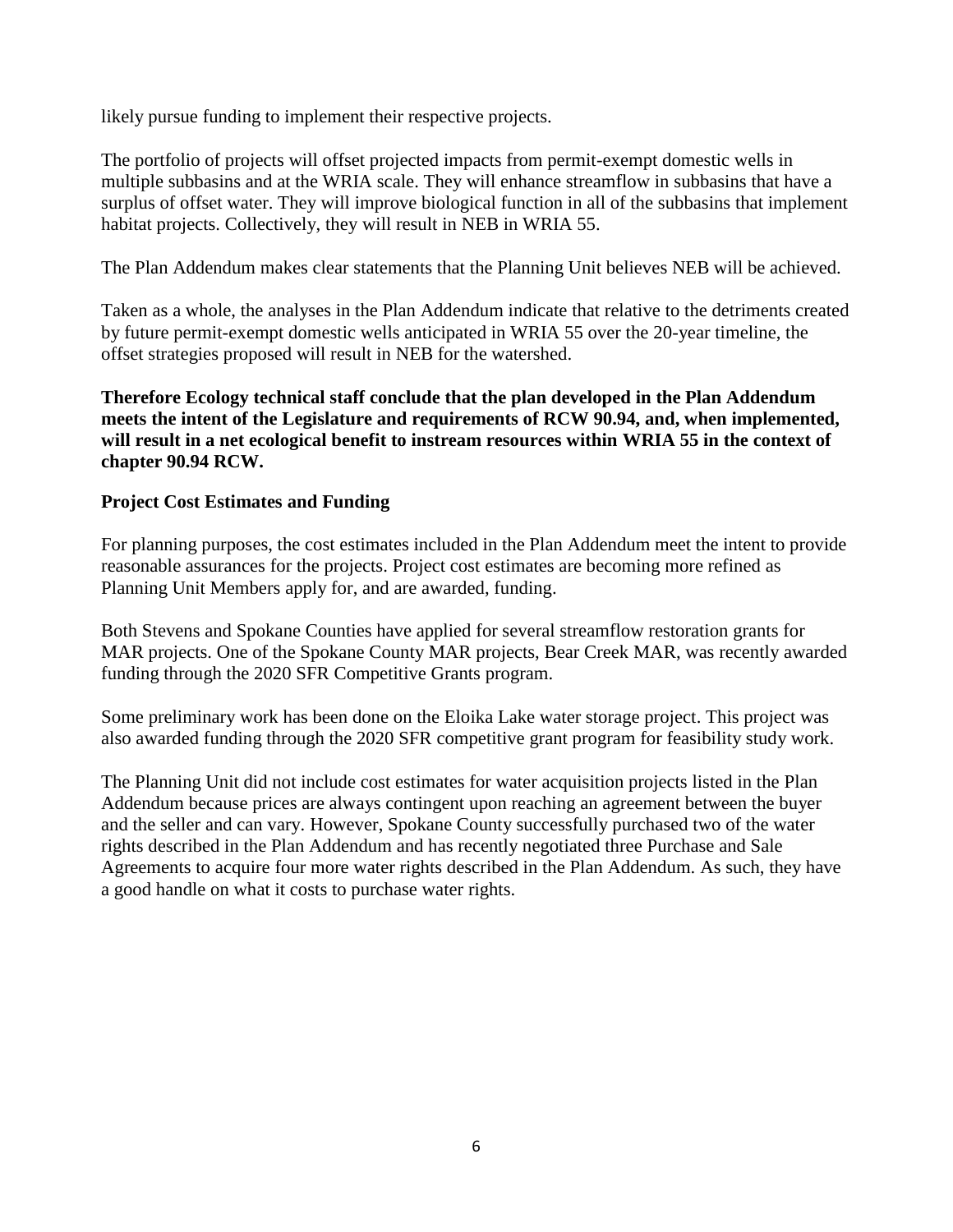

*Figure 1 Proposed project locations, type, and cumulative offset by subbasin.*